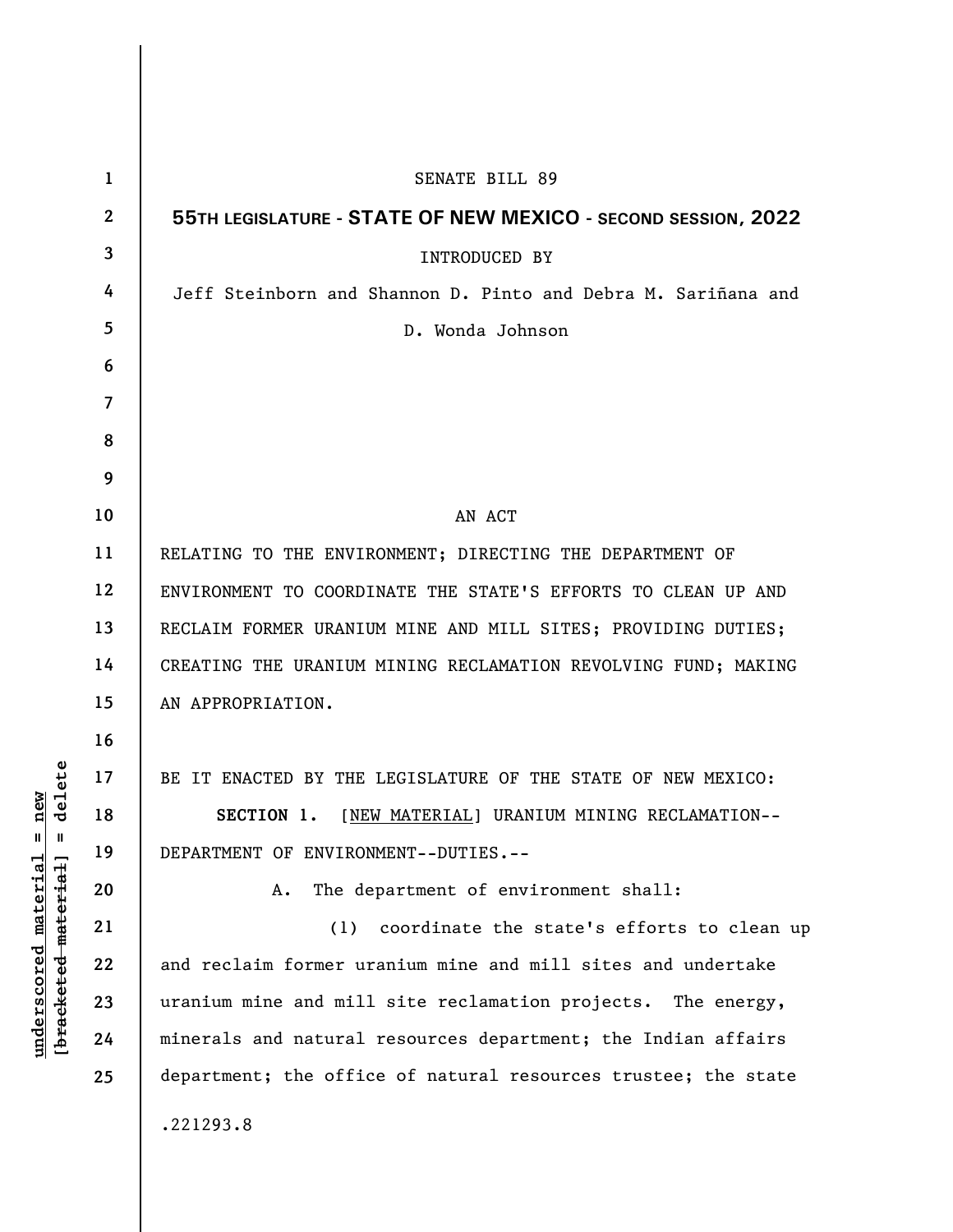**1 2 3 4 5 6 7**  land office; the department of game and fish; the cultural affairs department; the department of health; the workforce solutions department; the economic development department; and the department of transportation shall work in conjunction with the department of environment to support the department's duties as they relate to the purposes of the respective departments and agencies;

**8 9 10 11 12 13 14 15 16**  (2) develop a strategic plan for the cleanup of uranium mine and mill sites throughout the state, including reclamation goals, time lines for the completion of cleanup activities at specific sites and anticipated funding requirements. The department of environment shall consult with the departments and agencies enumerated in Paragraph (1) of this subsection in the development of the strategic plan and include in the strategic plan the respective agencies' and departments' input;

(3) establish an effective mechanism for consultation and coordination with the federal government; Indian nations, tribes and pueblos; communities impacted by uranium mining; and other states on uranium mine and mill reclamation activities;

(4) work with the economic development department, workforce solutions department and industry to establish uranium mine and mill reclamation as a target economic development industry in New Mexico, including the .221293.8

 $\frac{1}{2}$  intereted material = delete **[bracketed material] = delete**  $underscored material = new$ **underscored material = new**

**17** 

**18** 

**19** 

**20** 

**21** 

**22** 

**23** 

**24** 

**25** 

 $- 2 -$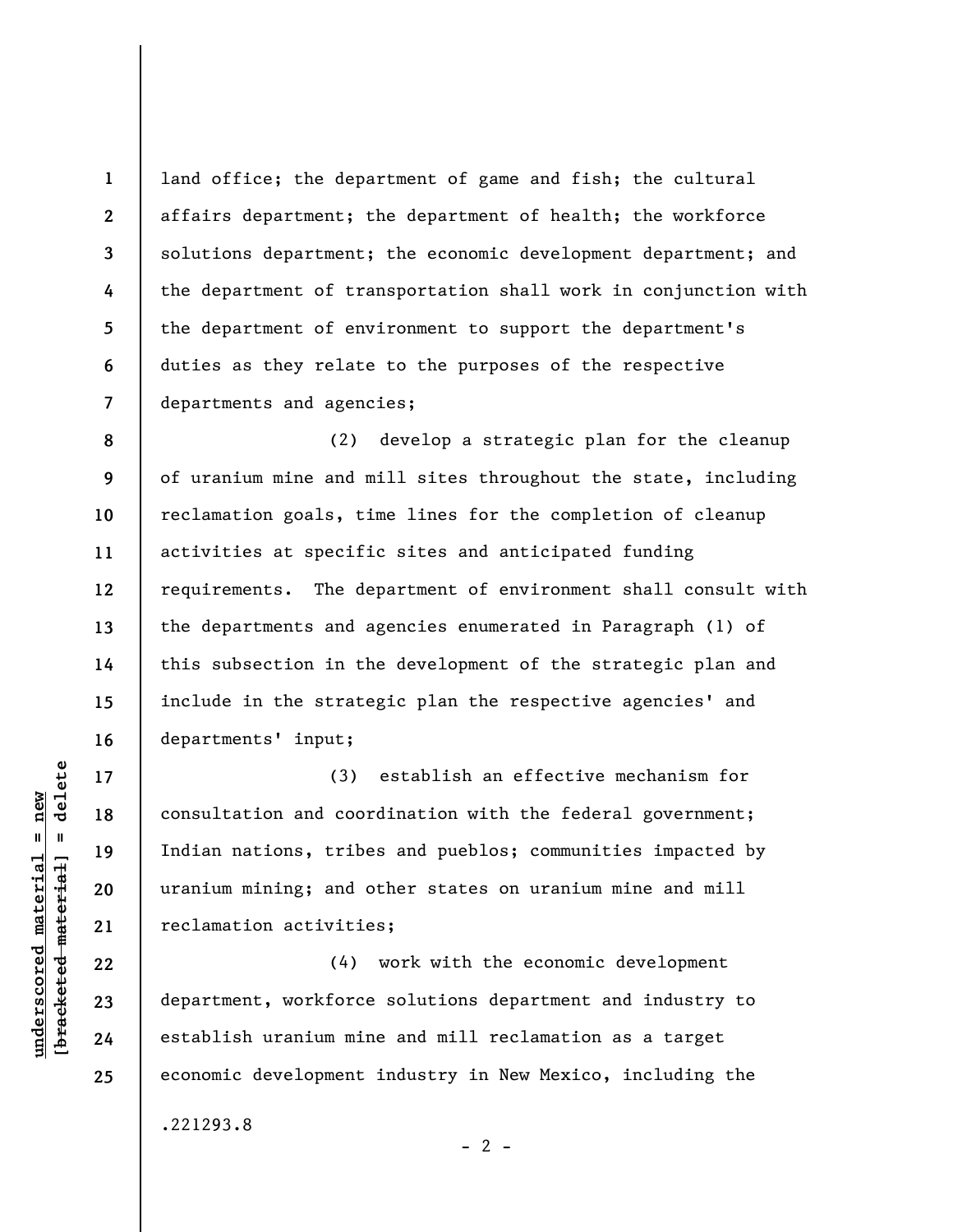**1 2 3 4 5 6 7 8 9 10 11 12 13 14 15 16 17 18 19 20**  creation, coordination and promotion of worker training and business development programs for reclamation activities; (5) develop, maintain and update on a regular basis a centralized repository of uranium mine and mill sites and reclamation activities. The repository shall include, at minimum, the location of uranium mine and mill sites, information about the ownership and legal jurisdiction of each site and each site's cleanup status; and (6) on an annual basis, report to the of environment's activities in the preceding year. The department of environment shall consult with the departments include in the report the activities undertaken by the respective departments and agencies in the preceding year that are related to uranium mine and mill site reclamation. B. The secretary of environment shall create a uranium mine reclamation coordinator position and employ additional staff as needed for the department of environment to carry out the provisions of this section.

**SECTION 2.** [NEW MATERIAL] URANIUM MINING RECLAMATION REVOLVING FUND--CREATED.--

A. The "uranium mining reclamation revolving fund" is created in the state treasury. The uranium mining reclamation revolving fund consists of appropriations, gifts,

.221293.8

 $\frac{1}{2}$  of  $\frac{1}{2}$  and  $\frac{1}{2}$  and  $\frac{1}{2}$  and  $\frac{1}{2}$  and  $\frac{1}{2}$  and  $\frac{1}{2}$  and  $\frac{1}{2}$  and  $\frac{1}{2}$  and  $\frac{1}{2}$  and  $\frac{1}{2}$  and  $\frac{1}{2}$  and  $\frac{1}{2}$  and  $\frac{1}{2}$  and  $\frac{1}{2}$  and  $\frac{1}{2}$  an **[bracketed material] = delete**  $underscored material = new$ **underscored material = new**

**21** 

**22** 

**23** 

**24** 

**25** 

radioactive and hazardous materials committee on the department and agencies enumerated in Paragraph (1) of this subsection and

 $-3 -$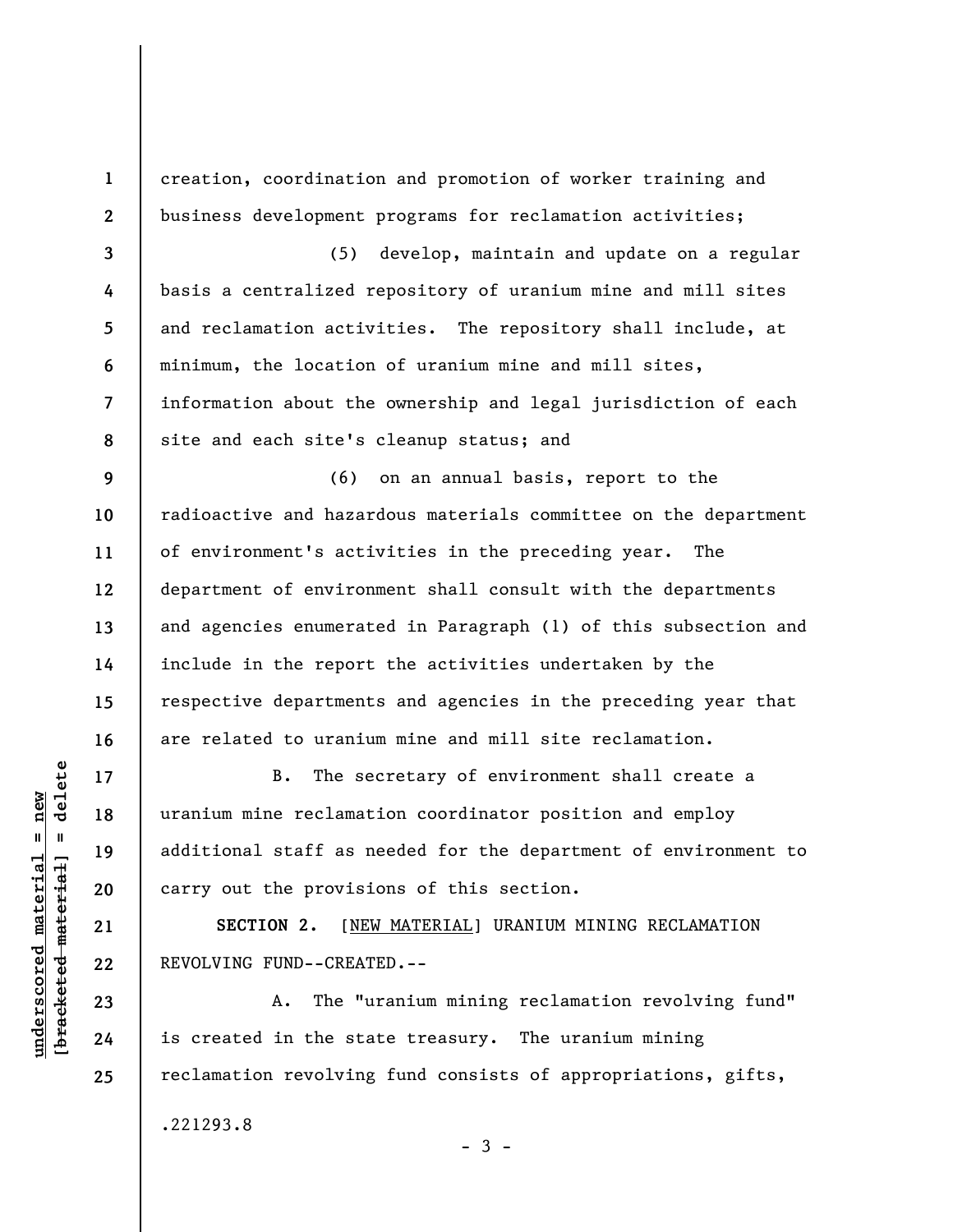grants, donations and money received by the department of environment from the federal government or other state agencies and other sources for conducting uranium mine and mill reclamation activities. Money recovered for the state by or on behalf of the department of environment from uranium mine or mill reclamation related litigation or settlements shall be deposited in the uranium mining reclamation revolving fund.

**8 9 10 11 12 13 14 15 16 17 18 19 20**  B. Subject to legislative appropriation, expenditures may be made from the uranium mining reclamation revolving fund upon vouchers signed by the secretary of environment, or the secretary's designee, and warrants issued by the secretary of finance and administration for the department of environment to undertake projects to reclaim uranium mine and mill sites, including the acquisition of tools and equipment; expenses incurred by the department of environment in planning, supervising and completing uranium mine and mill reclamation projects; and expenses incurred in litigation involving uranium mine or mill sites; provided that money in the fund shall not be used for the operational expenses of the department of environment.

C. Money in the uranium mining reclamation revolving fund shall not revert to the general fund at the end of a fiscal year.

**SECTION 3.** APPROPRIATION.--Three hundred fifty thousand dollars (\$350,000) is appropriated from the general fund to the .221293.8

- 4 -

 $\frac{1}{2}$  intereted material = delete **[bracketed material] = delete**  $underscored material = new$ **underscored material = new**

**21** 

**22** 

**23** 

**24** 

**25** 

**1** 

**2** 

**3** 

**4** 

**5** 

**6** 

**7**